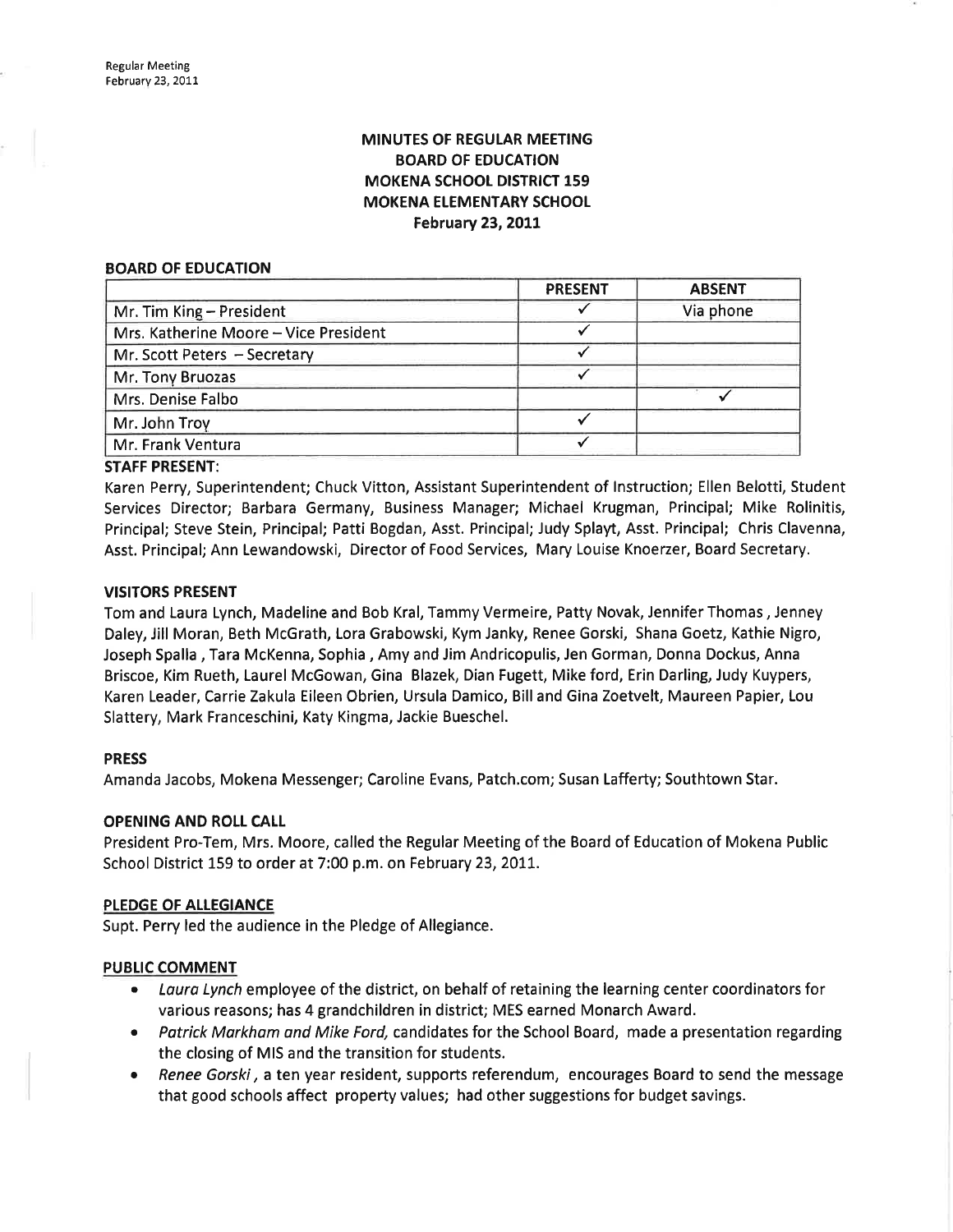Regular Meeting February 23, 2011

#### crosED sEssroN

At 7:11 p.m. Mr. Troy made a motion to adjourn to Closed Session for purposes of personnel, leasing and a student issue to return. Motion was seconded by Mr. Peters.

#### On Roll Call

Ayes: Mr. Bruozas, Mr. King, Mrs. Moore, Mr. Peters, Mr. Troy, Mr. Ventura Nays: None **Abstain:** None MOTION PASSED 6-0

#### OPEN SESSION

At8:22 p.m. Mrs. Moore called Open Session to order. Open Session was opened by unanimous vote.

#### INFORMATION REPORTS

#### BUDGET REDUCTIONS for 2011-2012

Supt. Perry reviewed the programs and positions that would be eliminated for the 20II-2012 school year. Some Board members suggested some of the extracurricular programs be paid directly by the student. i.e. Outdoor Education trip; some programs can be covered with volunteers.

#### DISCUSSION ON MIS

Mr. Troy wants the District to continue looking for leasing options for MIS building.

## ACTION REPORTS

#### BOARD POLICY 2:160

Mr. Troy moved, seconded by Mr. Bruozas to approve School Board policy 2:160 Board Attorney as presented.

#### **On Roll Call**

Ayes: Mr. Bruozas, Mr. King, Mrs. Moore, Mr. Peters, Mr. Troy, Mr. Ventura Nays: None **Abstain:** None MOTION CARRIED 6-0

# FEE INCREASES FOR 2011-2012 REGISTRATION FEES

Mr. Troy moved to approve the recommended Registration fee schedule for the 2011-2012 school year as presented. The motion was seconded by Mr. Peters.

## On Roll Call

Ayes: Mr, Bruozas, Mr. King, Mrs. Moore, Mr. Peters, Mr. Troy, Mr. Ventura

Nays: None **Abstain:** None

## MOTION CARRIED 6-0

# Kindergarten and Early Start Registration  $\frac{\text{S}}{128.00}$ <br>Milk state state state state state state state state state state state state state state state state state sta

Total cost of Kindergarten and Early Start = \$168.00

## Grades 1-3

Registration \$181.00 Technology \$ 35.00 Total cost of Grades  $1-3 = $216.00$ Grades 4-8 Registration \$184.00 Technology \$ 35.00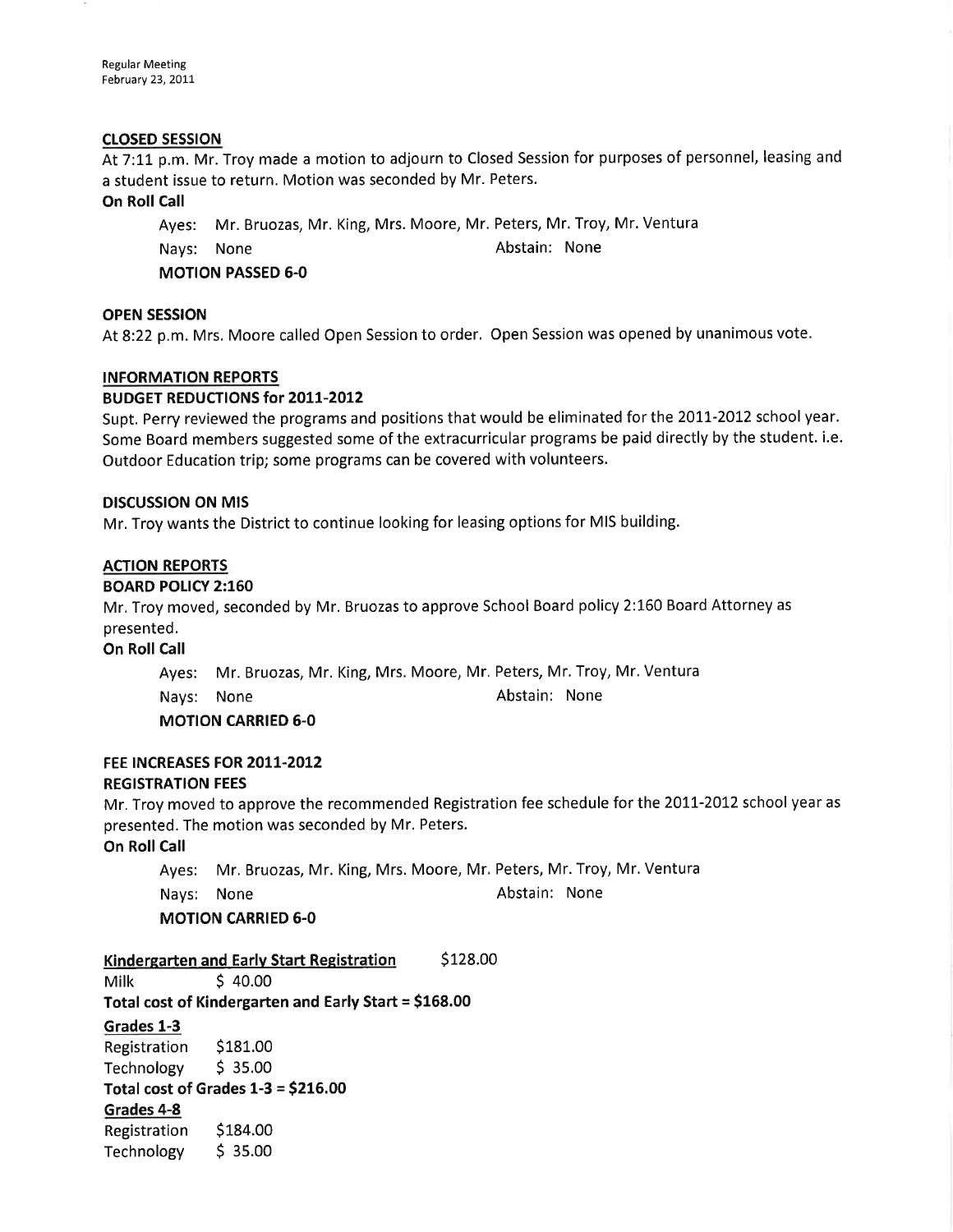Locker Fee \$15.00 Total cost of Grades  $4-8 = $234.00$ 

## LUNCH FEES

Mr. Peters moved to approve a fifty (.50) cent increase for the 2011-2012 lunch fees, increasing the student fee to \$2.50 and the adult lunch fee to \$3.00. The motion was seconded by Mr. Troy. On Roll Call

Ayes: Mr. Bruozas, Mr. King, Mrs. Moore, Mr. Peters, Mr. Troy, Mr. Ventura Nays: None **Abstain:** None

MOTION CARRIED 6-0

# RECOMMENDATIONS IF REFERENDUM PASSES

Mr. Ventura moved to amend the recommended motion to reinstate for the 2011-2012 school year, Items 1-4 and ltems 6-9, eliminating #5 recommendation. The motion was seconded by Mr. Troy. Recommendations listed below:

- 1. Reinstate class sizes to where they are for the 2010-11 school year.
- 2. Reinstate Full Day Kindergarten
- 3, Reinstote Early Stort Program (if eliminated)
- 4. Reduce or eliminate transportotion fees implemented in January for the 2011-2012 school year
- 5. Reinstote Rtl Coordinator position
- 6. Reinstate Extracurricular Activities
- 7. Reinstate 12 month secretaries from 11 months
- 8. Reinstote Leorning Center Coordìnotors
- 9. Reinstate Volunteer Coordinator

# On Roll Call

Ayes: Mr. Bruozas, Mr. King, Mrs. Moore, Mr. Peters, Mr. Troy, Mr. Ventura

Nays: None **Abstain:** None

# MOTION CARRIED 6.0

Mr. Peters moved, seconded by Mr. Ventura, to recommend to reinstate for the 2011 2012 school year:

- 1. Reinstate class sizes to where they are for the 2010-11 school year.
- 2. Reinstate Full Day Kindergarten
- 3. Reinstate Early Start Program (if eliminated)
- 4. Reduce or eliminate transportation fees implemented in January for the 2011-2012 school year
- 5. Reinstate Extracurricular Activities
- 6. Reinstate 12 month secretaries from 11 months
- 7. Reinstate Learning Center Coordinators
- 8. Reinstate Volunteer Coordinator.
- **On Roll Call**

Ayes: Mr. Bruozas, Mr. King, Mrs. Moore, Mr. Peters, Mr. Troy, Mr. Ventura

Nays: None **Abstain:** None

# MOTION CARRIED 6.0

REINSTATE AN ASSISTANT PRINCIPAL FOR THE 2011.2012 SCHOOL YEAR Motion was not called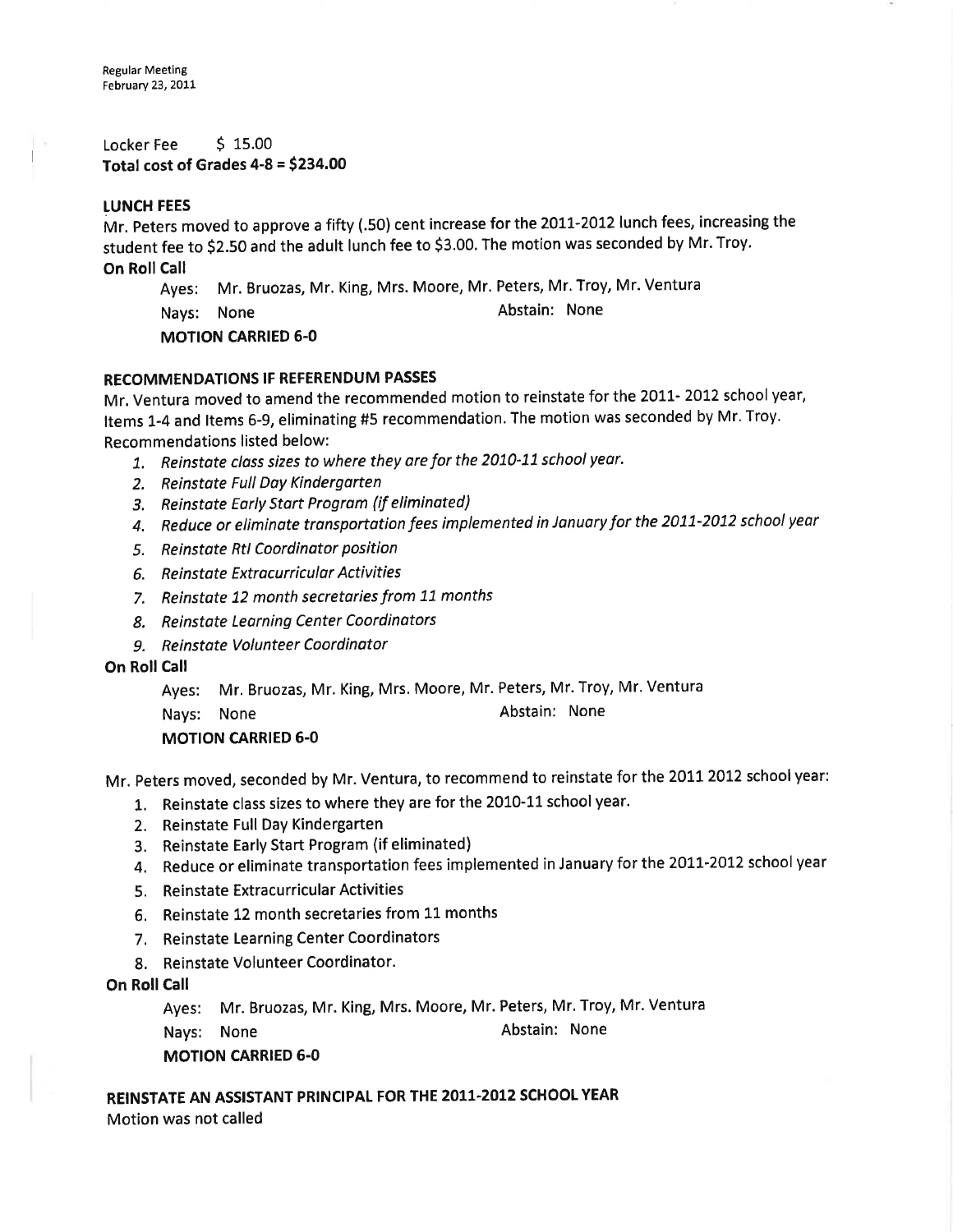# BUDGET REDUCTIONS BEGINNING WITH 2011-2012

Mr. Ventura moved to eliminate Extracurricular Activities for the 2011-2012 school year with the exception of Kids Connection at MES; Kids Connection Coordinator at MES and MJHS; Student Support Team (SST) Coordinator; PASS for math - MIS and MES. The motion was seconded by Mr. Troy. **On Roll Call** 

Ayes: Mr, Bruozas, Mr. King, Mrs. Moore, Mr. Peters, Mr. Troy, Mr. Ventura Nays: None **Abstain:** None MOTION CARRIED 6-0

## **PERSONNEL**

| 5 <sup>th</sup> Grade Teacher                       |                                  | <b>MIS</b>                                                                                               |                                                                                                                                                                                                                                                                                                                                                                                                                                                                           |  |
|-----------------------------------------------------|----------------------------------|----------------------------------------------------------------------------------------------------------|---------------------------------------------------------------------------------------------------------------------------------------------------------------------------------------------------------------------------------------------------------------------------------------------------------------------------------------------------------------------------------------------------------------------------------------------------------------------------|--|
| 2 <sup>nd</sup> Grade Teacher                       |                                  | <b>MES</b>                                                                                               |                                                                                                                                                                                                                                                                                                                                                                                                                                                                           |  |
| PE Teacher                                          |                                  | <b>MJHS</b>                                                                                              |                                                                                                                                                                                                                                                                                                                                                                                                                                                                           |  |
|                                                     |                                  | MES, MIS, MJHS                                                                                           |                                                                                                                                                                                                                                                                                                                                                                                                                                                                           |  |
| <b>Music Teacher</b>                                |                                  | <b>MJHS</b>                                                                                              |                                                                                                                                                                                                                                                                                                                                                                                                                                                                           |  |
| 5 <sup>th</sup> Grade PE Teacher                    |                                  | <b>MIS</b>                                                                                               |                                                                                                                                                                                                                                                                                                                                                                                                                                                                           |  |
| Language Arts Teacher                               |                                  | <b>MJHS</b>                                                                                              |                                                                                                                                                                                                                                                                                                                                                                                                                                                                           |  |
| <b>Math Teacher</b>                                 |                                  | <b>MJHS</b>                                                                                              |                                                                                                                                                                                                                                                                                                                                                                                                                                                                           |  |
|                                                     |                                  |                                                                                                          |                                                                                                                                                                                                                                                                                                                                                                                                                                                                           |  |
| LC Aide                                             |                                  | <b>MJHS</b>                                                                                              |                                                                                                                                                                                                                                                                                                                                                                                                                                                                           |  |
| LC Aide                                             |                                  | <b>MES</b>                                                                                               |                                                                                                                                                                                                                                                                                                                                                                                                                                                                           |  |
| LC Aide                                             |                                  | <b>MIS</b>                                                                                               |                                                                                                                                                                                                                                                                                                                                                                                                                                                                           |  |
| <b>Computer Resource Aide</b>                       |                                  | <b>MIS</b>                                                                                               |                                                                                                                                                                                                                                                                                                                                                                                                                                                                           |  |
| <b>Computer Resource Aide</b>                       |                                  |                                                                                                          |                                                                                                                                                                                                                                                                                                                                                                                                                                                                           |  |
| <b>Volunteer Coordinator</b>                        |                                  | MES, MIS                                                                                                 |                                                                                                                                                                                                                                                                                                                                                                                                                                                                           |  |
|                                                     |                                  |                                                                                                          |                                                                                                                                                                                                                                                                                                                                                                                                                                                                           |  |
|                                                     |                                  |                                                                                                          |                                                                                                                                                                                                                                                                                                                                                                                                                                                                           |  |
|                                                     |                                  |                                                                                                          |                                                                                                                                                                                                                                                                                                                                                                                                                                                                           |  |
| McSherry, Sandy<br><b>Administrator's Secretary</b> | <b>MES</b>                       |                                                                                                          | Decrease days from<br>260 to 223 days/year                                                                                                                                                                                                                                                                                                                                                                                                                                |  |
| <b>Administrator's Secretary</b>                    | <b>MIS</b>                       | 2011-2012 School Year                                                                                    | Decrease days from<br>260 to 223 days/year                                                                                                                                                                                                                                                                                                                                                                                                                                |  |
|                                                     |                                  |                                                                                                          |                                                                                                                                                                                                                                                                                                                                                                                                                                                                           |  |
|                                                     |                                  |                                                                                                          |                                                                                                                                                                                                                                                                                                                                                                                                                                                                           |  |
| <b>Recommended Motion:</b>                          |                                  |                                                                                                          |                                                                                                                                                                                                                                                                                                                                                                                                                                                                           |  |
|                                                     |                                  |                                                                                                          |                                                                                                                                                                                                                                                                                                                                                                                                                                                                           |  |
|                                                     |                                  |                                                                                                          |                                                                                                                                                                                                                                                                                                                                                                                                                                                                           |  |
|                                                     |                                  |                                                                                                          |                                                                                                                                                                                                                                                                                                                                                                                                                                                                           |  |
|                                                     |                                  |                                                                                                          |                                                                                                                                                                                                                                                                                                                                                                                                                                                                           |  |
| Mr. King                                            |                                  | Abstain: None                                                                                            |                                                                                                                                                                                                                                                                                                                                                                                                                                                                           |  |
|                                                     | C. Classified - Change in Status | RTI Coordinator/Diagnostician<br><b>Health Service Coordinator</b><br><b>Contact/Substitute Teachers</b> | A. Non-Renewal of Certified Staff for 2011-2012 School Year<br>B. Honorable Dismissal of Classified Staff at the Conclusion of the 2010-2011 School Year<br><b>MES</b><br><b>MIS</b><br>MES, MIS, MJHS<br>2011-2012 School Year<br>D. Reassignment of Administrator to Classroom for 2011-2012 School Year<br>Mr. Troy moved to approve Personnel recommendations A through D as presented, seconded by Mr.<br>Mr. Bruozas, Mrs. Moore, Mr. Peters, Mr. Troy, Mr. Ventura |  |

MOTION CARRIED 5-1

EARLY START PROGRAM

Motion was not called

QUESTIONS PERTAINING TO ACTION REPORTS No questions